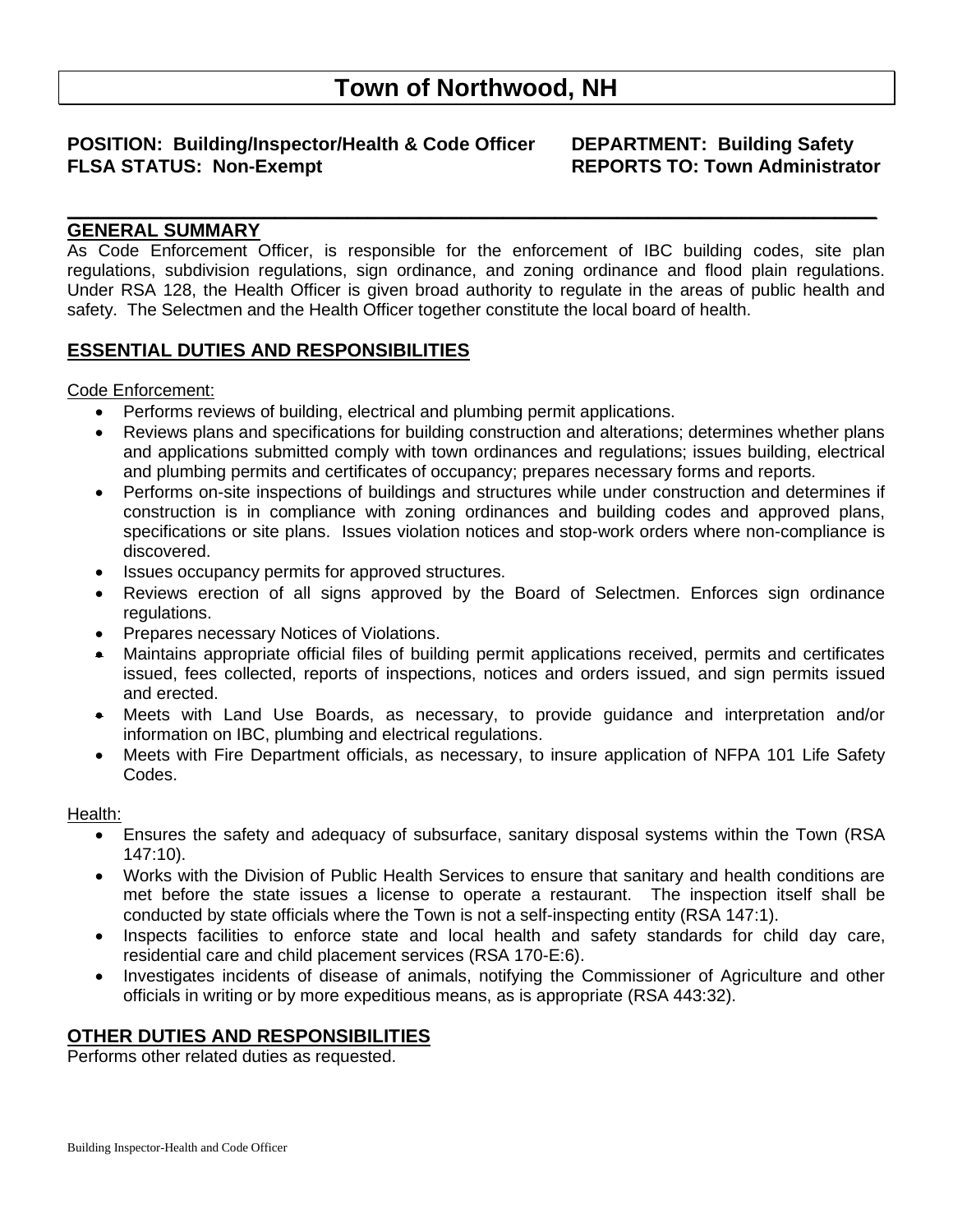## **DESIRED MINIMUM QUALIFICATIONS**

## **Education and Experience**

Must have sufficient experience and knowledge to understand the principles relevant to the major duties of the position, usually associated with having had a similar position for five years.

#### **Knowledge, Skills and Abilities**

*Building Official duties* require knowledge of the principles and practices, methods, and materials of commercial, industrial and residential construction, knowledge of the techniques, methods and trends related to building inspection and codes administration, knowledge of federal, state and local building codes and safety requirements, knowledge of structural, gas, mechanical, plumbing and fire prevention codes for building construction, knowledge of town planning and zoning ordinances, knowledge of construction industry standards and knowledge of the geography, subdivisions and streets of the town. Skills in performing mathematical calculations, in reviewing site plans and subdivision plots, in using such inspection, test and measurement equipment as amp meters, circuit testers and rulers are essential. Strong skills in the use of a computer, maintaining files and records, and communicating verbally and in writing are required.

*Zoning Enforcement Officer duties* require knowledge of relevant town subdivision regulations, site plan review regulations, adopted zoning ordinances and appropriate state regulations relating to planning and zoning activities, knowledge of town geography, knowledge of legal processes and legal terminology, and knowledge of building processes. Skills in reading and understanding development plans, in investigating lot/zoning violations, in organizing and prioritizing work, skill in property record, assessing and legal research and skill in reading, interpreting and understanding legal documents are essential. Skills in the use of drafting and measurement tools, in reading maps, charts and surveys, and in the use of computers, software, data base programs, spreadsheets and calculators is required. Skills in oral and written communications, in dealing with the public and in interpersonal relations with diverse public are essential.

Duties of both positions require ability to demonstrate good teamwork, leadership, interpersonal and courteous customer service skills and attitude and the ability to exercise sound and mature judgment and discretion. Ability to read architectural engineering manuals, contract specifications, legal briefs, and administrative and judicial decisions is required. Strong communication skills with ability to express ideas and concepts orally and in writing and to effectively maintain working relationships with employees, public officials, contractors and the public are required.

*Health Officer duties require* full knowledge and understanding of all applicable RSAs. The ability to read, understand, interpret and enforce applicable rules, regulations, ordinances and laws. Must obtain and maintain those certifications required to perform job functions.

## **SUPERVISION EXERCISED**

None.

## **LICENSING AND CERTIFICATION**

Valid NH Driver's License at level required to operate vehicle or equipment used. Knowledge of housing or zoning enforcement. Certification preferred.

## **TOOLS AND EQUIPMENT USED**

Ladders, hand tools, drafting and measurement tools such as rulers, amp meters and circuit testers; maps, charts and surveys; computers, software, data base programs, fax machine, calculators and other general office equipment.

## **PHYSICAL DEMANDS**

Building Inspector-Health and Code Officer